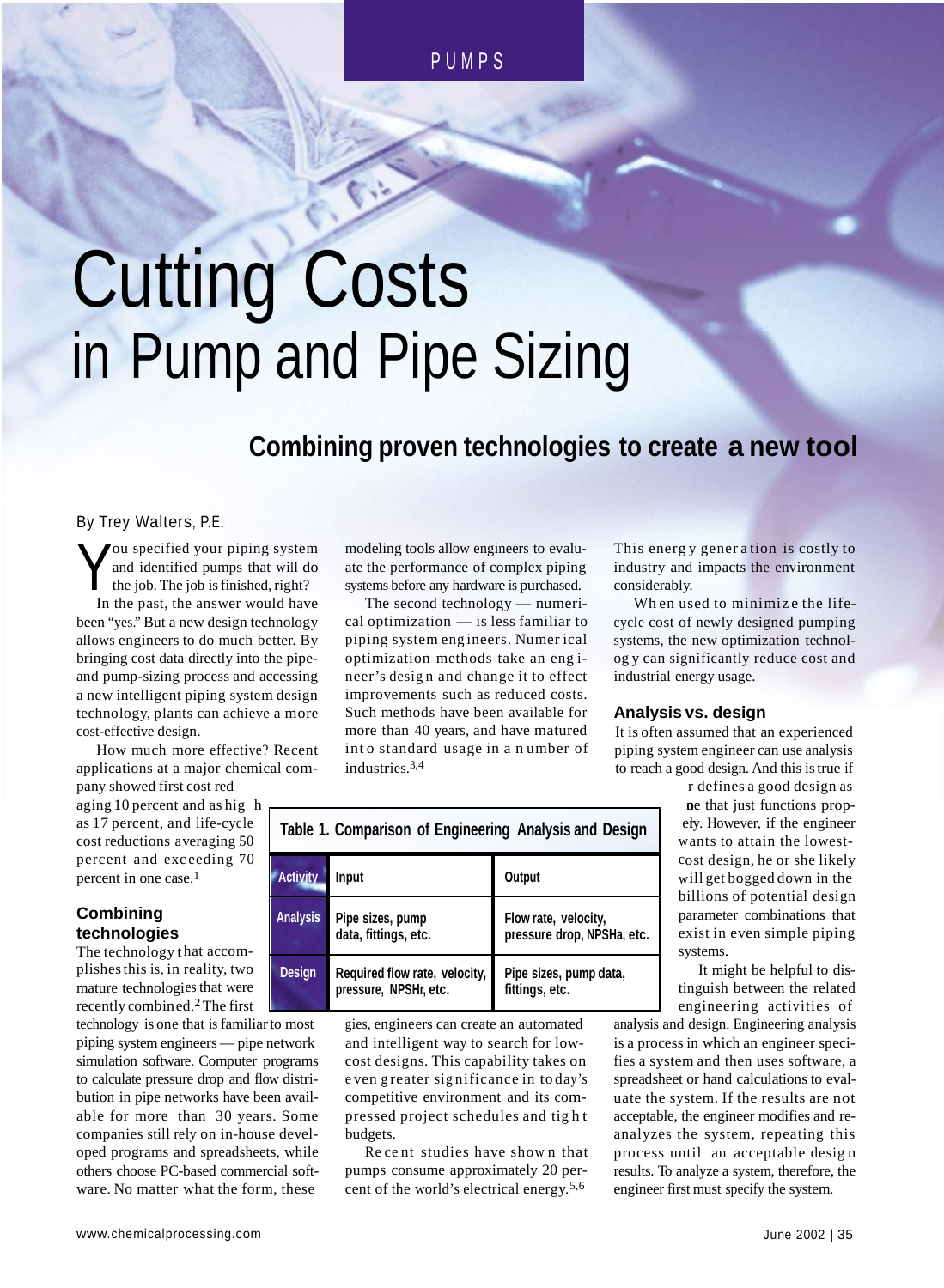## PUMP S

Eng ineering desig n, on the other hand, is the process of dete r mining what the system should be. The output from analysis is the performance of a given system. The output of design is the system itself.

The differences can be further clarified by looking at the inputs and outputs. Table 1 compares these differences for piping system engineering. In piping system analysis, the engineer specifies as inputs the pipe sizes, pump sizes and components and equipment. The outputs consist of performance parameters such as flow rates, pressures, velocities and net positive suction head available (NPSHa). For piping system design, the inputs are the required flow rates, pressures, velocities and net positive suction head required (NPSHr). The outputs are the pipe sizes, pump sizes and fittings.

To get the low est-cost design, chemical plants need an intelligent way to search for these designs among the billions of possibilities, thereby augmenting the expertise of the piping systemengineer. Piping

syst em optimization offers suc h a method.

#### **How does it work?**

Fig. 1 shows the logical structure of a piping systemoptimizer. 7,8 The piping

"To get the lowest-cost design, chemical plants need an intelligent way to search for these designs among the billions of possibilities."

system layout and design requirements are specified in the input area of the user interface. Data for piping costs are assigned. Such data can be rough



**The piping system layout and design requirements are specified in the input area of the user interface.**

estimates (e.g., steel pipe costs X number of dollars per pound) or detailed estimates in which the costs per length for different pipe sizes are entered.

After the user interface comes the hydraulic solver. This consists of con-

> ventional pipe network analysis algor ithms. He re , the initial piping system design is solved hydraulically.

If this were an analysis, the hydraulic results — the flow rates, pressures and velocities — would be passed back immediately to the user as output. But something different happens here. The hydraulic results are instead passed to the optimizer, which modifies the original design and passes it back to the hydraulic solver. The hydr aulic solver prov ides a hydr aulic solution to the modified design. The hydr aulic solve r functions similarly to a subroutine, which the optimizer calls

repeatedly after making design modifications. This allows a sequence of designs to be intelligently evaluated and compared.

After the Optimizer determines that possible, it returns the optimal design to the user as output.

The most efficient optimization algorithms are gradient-based search methods.9, 10, 11, <sup>12</sup> These methods evaluate the complex interaction of design parameters and identify the combinations of parameters that yield the lowest cost. If the system is small enough, genetic algorithm methods can be used. The use of genetic algorithm methods in conjunction w ith g r adient-based methods is advantageous in some cases. A comparison of these methods for piping system desig n is g iven by a company's user's guide.<sup>13</sup>

#### **The "sweet spot"**

Ever y piping system with at least one pump has a "sweet spot" — the optimal tradeoff in pipe, pump and, optionally, energy and maintenance costs. This also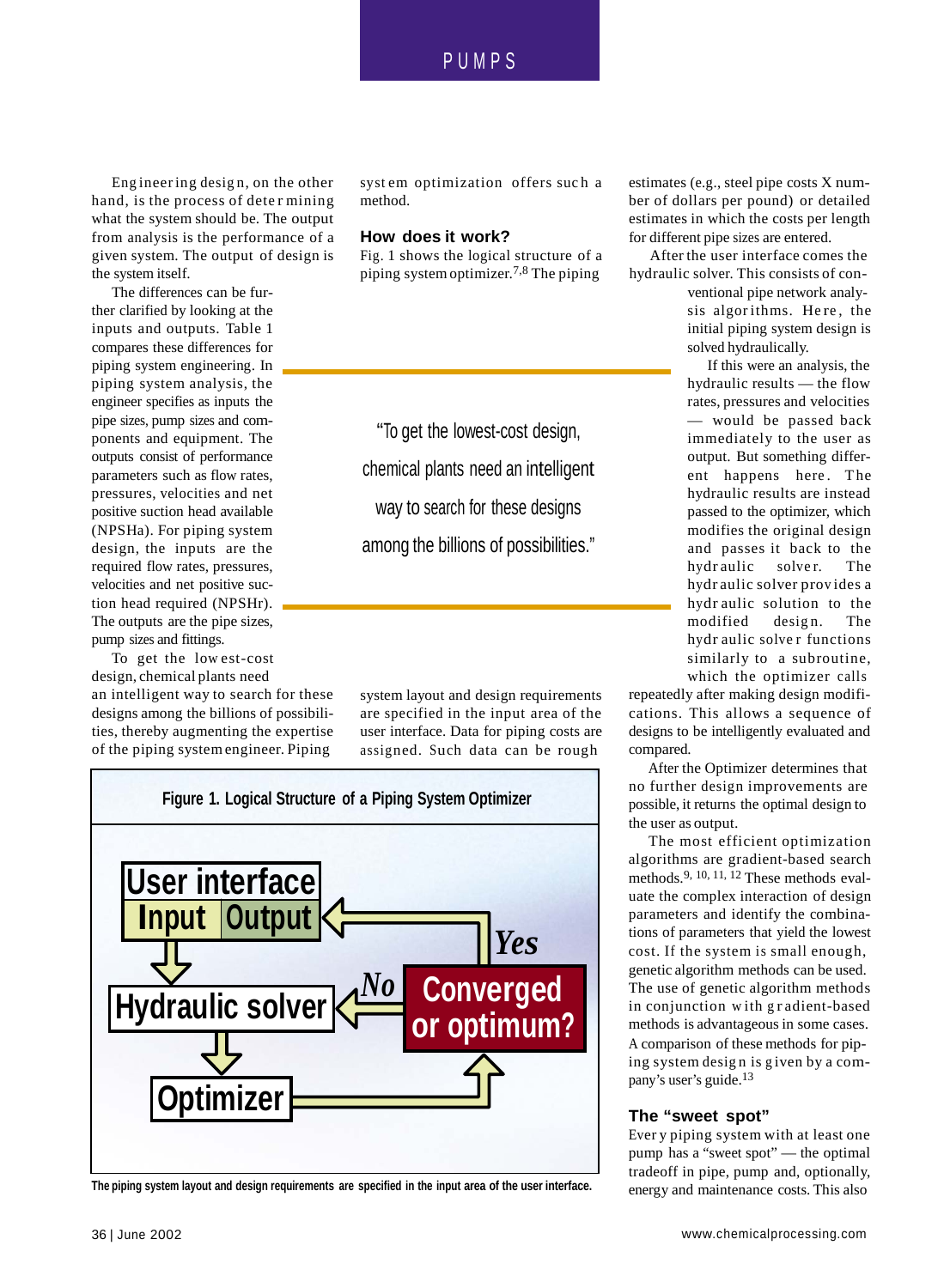## PUMP S

is referred to as the optimal pumping system operating point, or OPSOP. 14

If a system's pump is sized away from the system's sweet spot, the system will cost more than is necessary to meet the design requirements. And once the piping system is specified and installed, most opportunities for cost reductions are lost forever.

Therefore, it is impor tant for the engineer to find the sweet spot before committing to hardware. Unfortunately, conventional design methods cannot do this. Howe ver, a piping system optimization design tool can accomplish this feat.

### **Putting the tool to the test**

A typical cooling system is shown in Fig. 2. In this case, the design requirement is to supply 15,000 gallons per minute (gpm) to each condenser and 700 gpm to each lube oil cooler. When all combinations of potential pipe sizes are considered, the size of the search space grows exponentially.

For example, the system shown in Fig . 2 has more than 40 quadr i llion design possibilities. Obviously, it is not pr actical for even an experienced designer to look at even a fraction of these possibilities.

*<b>costs <b><i><b> <b> <b> <b>* and cost data for pumps, the piping system optimizer can identify the sweet spot from among all the pot ential designs. Fig. 3 shows the costs foroptimal designs with different pumphead rise and power usage values fora 10-Using steel pipe with standard costs year life-cycle design.

Although the piping system ptio mizer can find the sweet spot in ingle a s run, the graph helps show the act of ind Keep in m that Fig. 3 shows mized only optidesigns, representing possithe lowest- ble cost systems that esign ds do they ring imp different pump selections. meet the d requirements. Traditional metho not find such optimums; therefore, will cost significantly more.

The cost data can be nonrecurover or recurring (e.g., energy use pertime), allowing optimization to beTable formed for first or life-cycle cost. pti-2 shows a cost comparison of as to

minimize first cost and 10-year lifecycle cost of the cooling system. It can be seen that an optimal life-cy cle design would save \$2 million over 10 years, but would require an initial design that costs \$400,000 more.

#### **First or life-cycle cost?**

The decision on whether to optimize for

minimum first cost or life-cycle cost can be difficult, and is frequently driven by other business considerations. However, a piping system optimization tool can make this decision easier.

Once a case has been set up to minimize the first cost, the additional effort to optimize for life-cycle cost is minimal. With results in hand for low





mization runs in which the goal Using cost data, the piping system optimizer can identify the sweet spot among all potential designs.